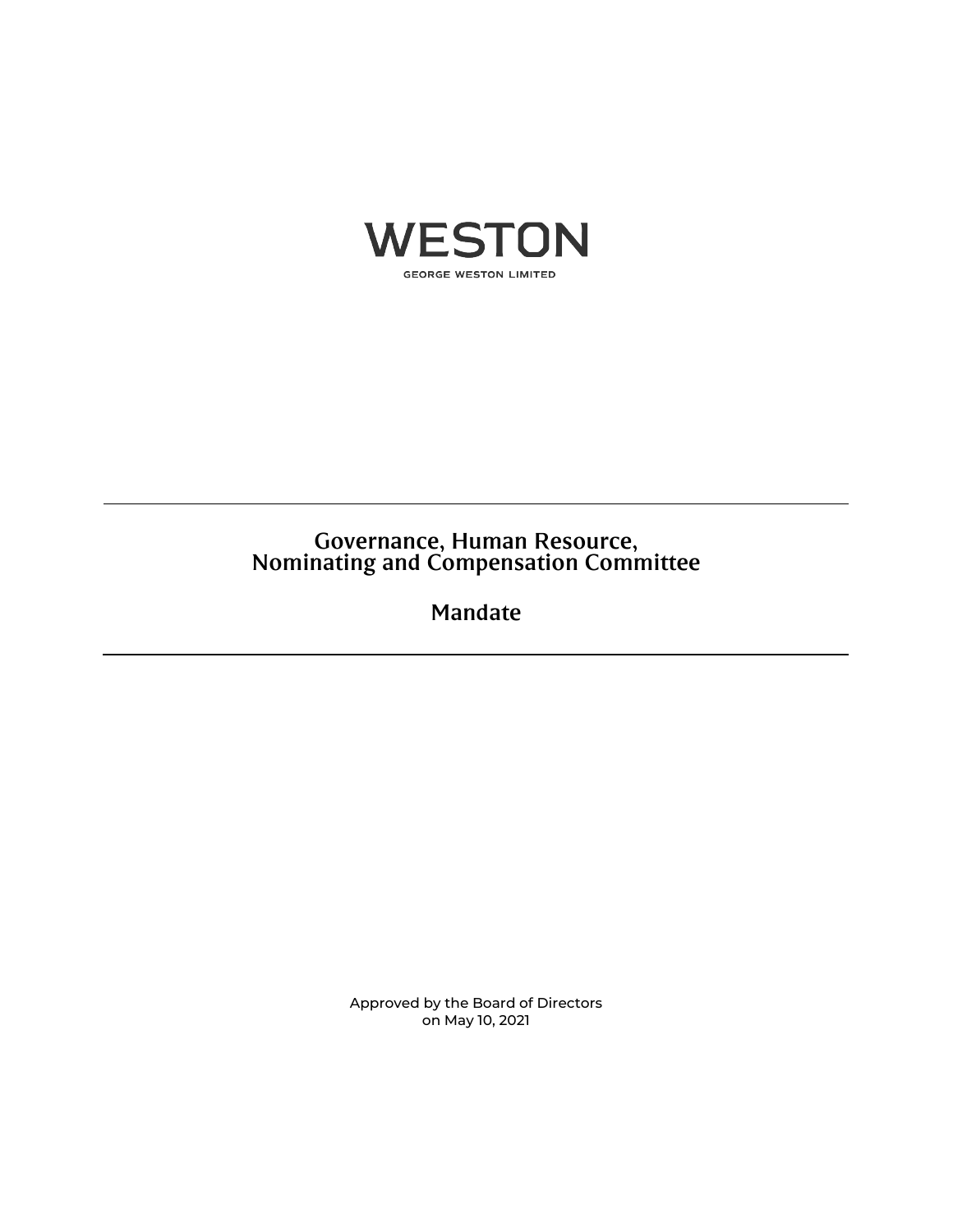## **TABLE OF CONTENTS**

| 1.             |                                                                             |                                                                 |  |  |
|----------------|-----------------------------------------------------------------------------|-----------------------------------------------------------------|--|--|
| 2.             | 3.                                                                          |                                                                 |  |  |
|                |                                                                             |                                                                 |  |  |
| 4.             |                                                                             |                                                                 |  |  |
| 5.             |                                                                             |                                                                 |  |  |
| 6.             |                                                                             |                                                                 |  |  |
|                | (a)                                                                         |                                                                 |  |  |
|                | (b)                                                                         | Establish and Assess Director Qualifications and Independence 2 |  |  |
|                | (c)                                                                         |                                                                 |  |  |
|                | (d)                                                                         |                                                                 |  |  |
|                | (e)                                                                         |                                                                 |  |  |
|                | (f)                                                                         |                                                                 |  |  |
| 7.<br>8.<br>9. | Performance Assessment of the Board, Board Committees and Individual<br>(g) |                                                                 |  |  |
|                | (h)                                                                         |                                                                 |  |  |
|                | (i)                                                                         |                                                                 |  |  |
|                | (i)                                                                         |                                                                 |  |  |
|                | (k)                                                                         |                                                                 |  |  |
|                | (1)                                                                         |                                                                 |  |  |
|                | (m)                                                                         |                                                                 |  |  |
|                | (n)                                                                         |                                                                 |  |  |
|                | (o)                                                                         |                                                                 |  |  |
|                | (p)                                                                         |                                                                 |  |  |
|                |                                                                             |                                                                 |  |  |
|                |                                                                             |                                                                 |  |  |
|                |                                                                             |                                                                 |  |  |
|                |                                                                             |                                                                 |  |  |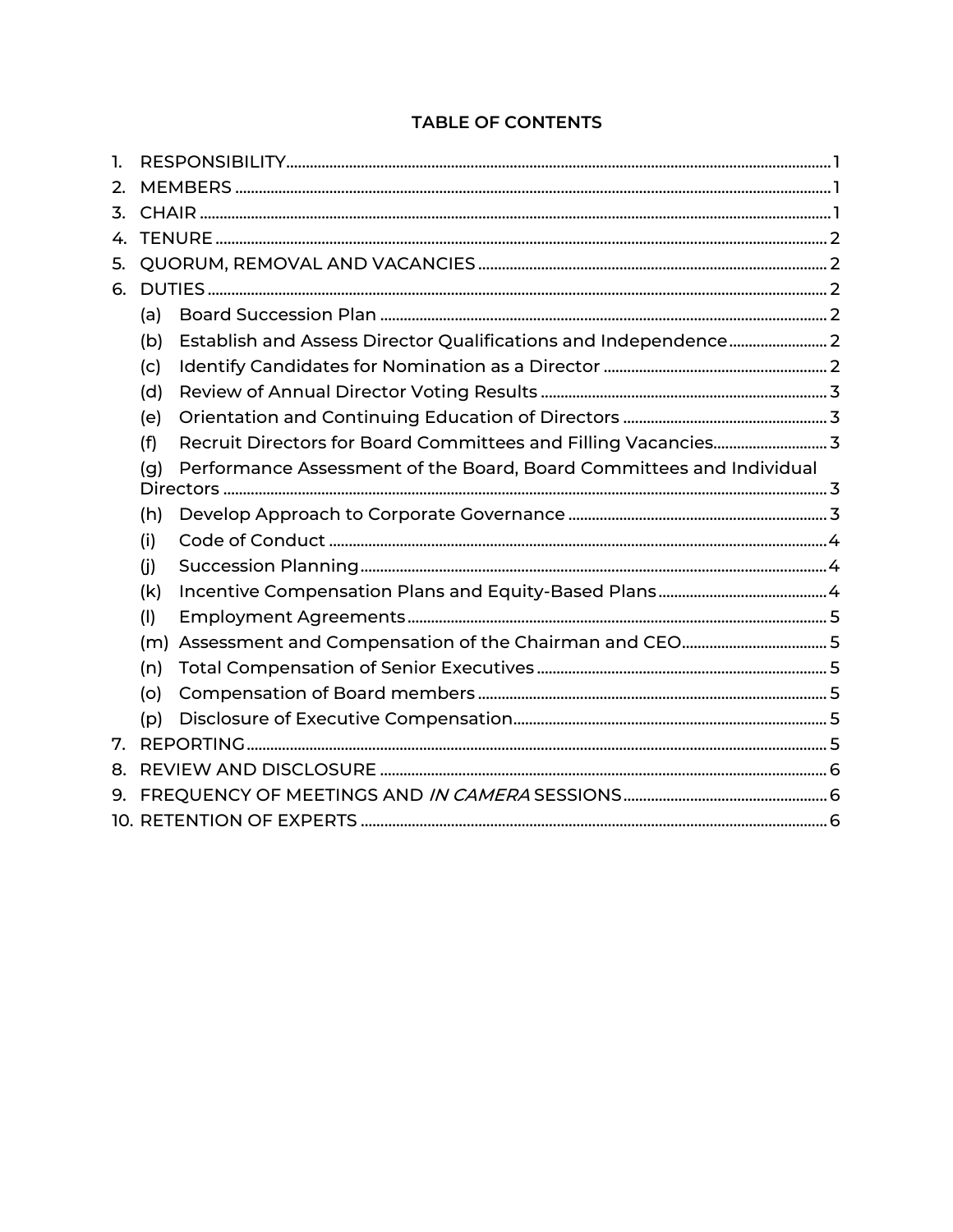## GEORGE WESTON LIMITED

## Governance, Human Resource, Nominating and Compensation Committee

## Committee Mandate

#### 1. RESPONSIBILITY

The Governance, Human Resource, Nominating and Compensation Committee (the "Committee") is responsible for:

- identifying candidates qualified for election or appointment to the Company's Board of Directors ("Board");
- determining the number of directors and composition for each of the committees of the Board;
- assisting in educating directors and assessing their performance on an ongoing basis;
- developing the Company's approach to corporate governance and recommending to the Board corporate governance principles to be followed by the Company;
- Overseeing the Company's environmental, social and governance (ESG) program;
- discharging the Board's responsibilities relating to total compensation of senior executives, including reviewing for approval to the Board the adoption of, or any material change in, any of the Company's executive compensation plans;
- overseeing the Company's succession planning for senior executives;
- reporting to the shareholders on executive compensation; and
- performing the additional duties set out in this Mandate or otherwise delegated to the Committee by the Board.

#### 2. MEMBERS

The Board must appoint a minimum of three directors to be members of the Committee. The majority of the members of the Committee shall be independent.

For the purpose of this Mandate, a director is "independent" if he or she would be independent within the meaning of the applicable Canadian securities laws, as the same may be amended from time to time.

#### 3. CHAIR

Each year, the Board shall appoint one member to be Chair of the Committee who shall be an independent director. If, in any year, the Board does not appoint a Chair, the incumbent Chair shall continue in office until a successor is appointed. In accordance with the mandate of the Board, the Chair of the Committee shall act as Lead Director.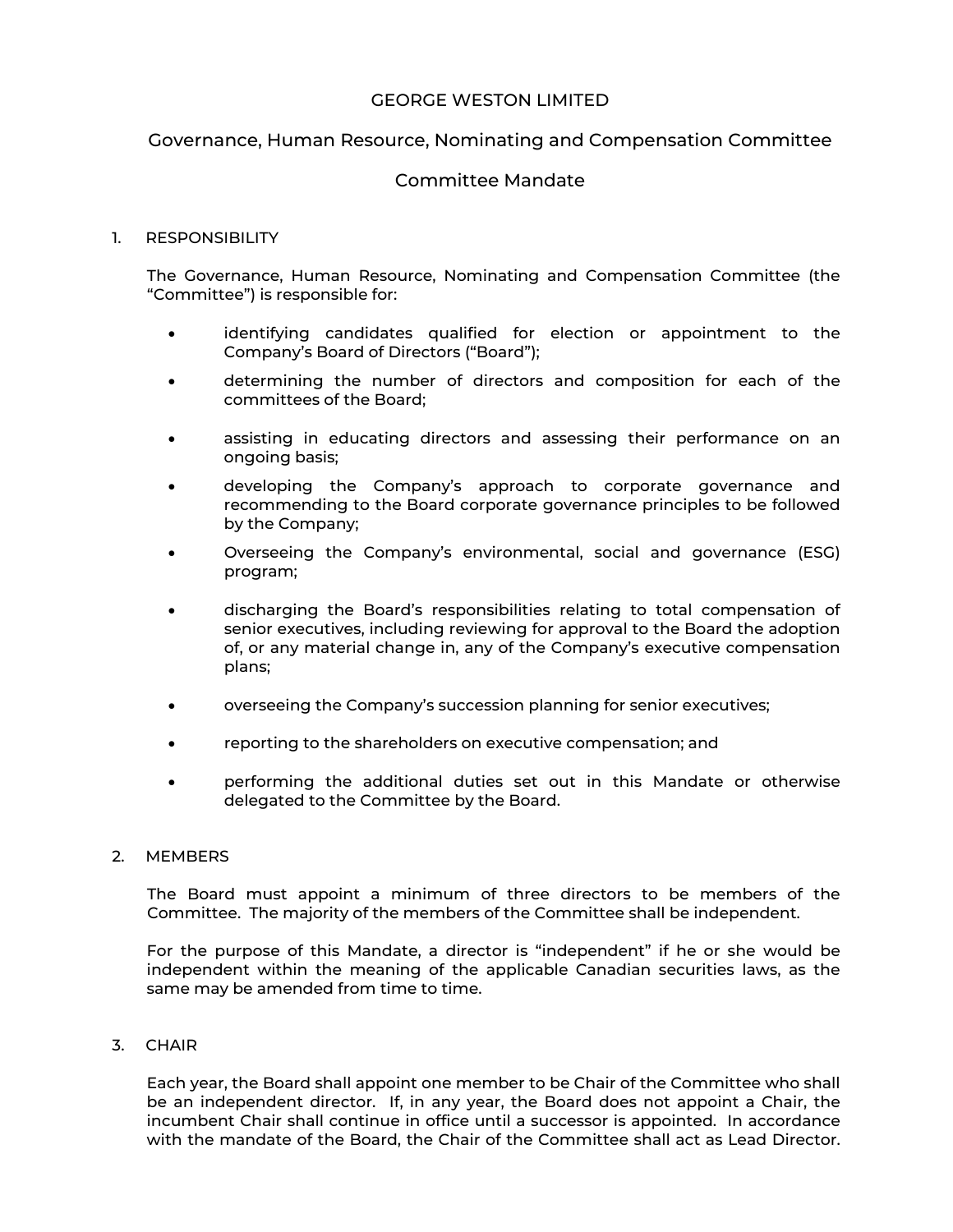The Board has adopted and approved a position description for the Chair which sets out his or her role and responsibilities.

#### 4. TENURE

Each member shall hold office until his or her term as a member of the Committee expires or is terminated.

#### 5. QUORUM, REMOVAL AND VACANCIES

A majority of the Committee's members shall constitute a quorum. Any member may be removed and replaced at any time by the Board. The Board shall fill vacancies in the Committee by appointment from among the members of the Board. If a vacancy exists on the Committee, the remaining members shall exercise all powers so long as a quorum remains in office.

#### 6. DUTIES

The Committee will have the duties set out below as well as any other duties that are specifically delegated to the Committee by the Board.

(a) Board Succession Plan

The Committee shall develop and maintain as required a Board succession plan.

(b) Establish and Assess Director Qualifications and Independence

The Committee shall establish the qualification standards for directors relating to, among other things, the competencies, skills and personal qualities that should be sought in candidates for Board membership, having in mind the skills and competencies the Board as a whole should possess. The Committee shall also annually assess the competencies and skills of the Board.

The Committee shall conduct an annual assessment of the independence of each director with reference to the applicable Canadian corporate governance guidelines and securities law.

(c) Identify Candidates for Nomination as a Director

The Committee shall develop and recommend to the Board from time to time a list of candidates for Board election or appointment with a view to enhancing the independence and quality of nominees to be elected by the shareholders at the annual general meeting of shareholders, and with consideration to diversity of views, experiences, skill sets, gender and ethnicity, and to the Board's aspiration to reflect the diverse and changing demographics of the markets in which the Company operates. The Committee should determine if each such candidate would be an independent director within the meaning of the relevant securities rules.

The Chair of the Committee, with the assistance of the Chairman of the Board and one or more other directors appointed by the Board, should approach candidates for Board membership, to: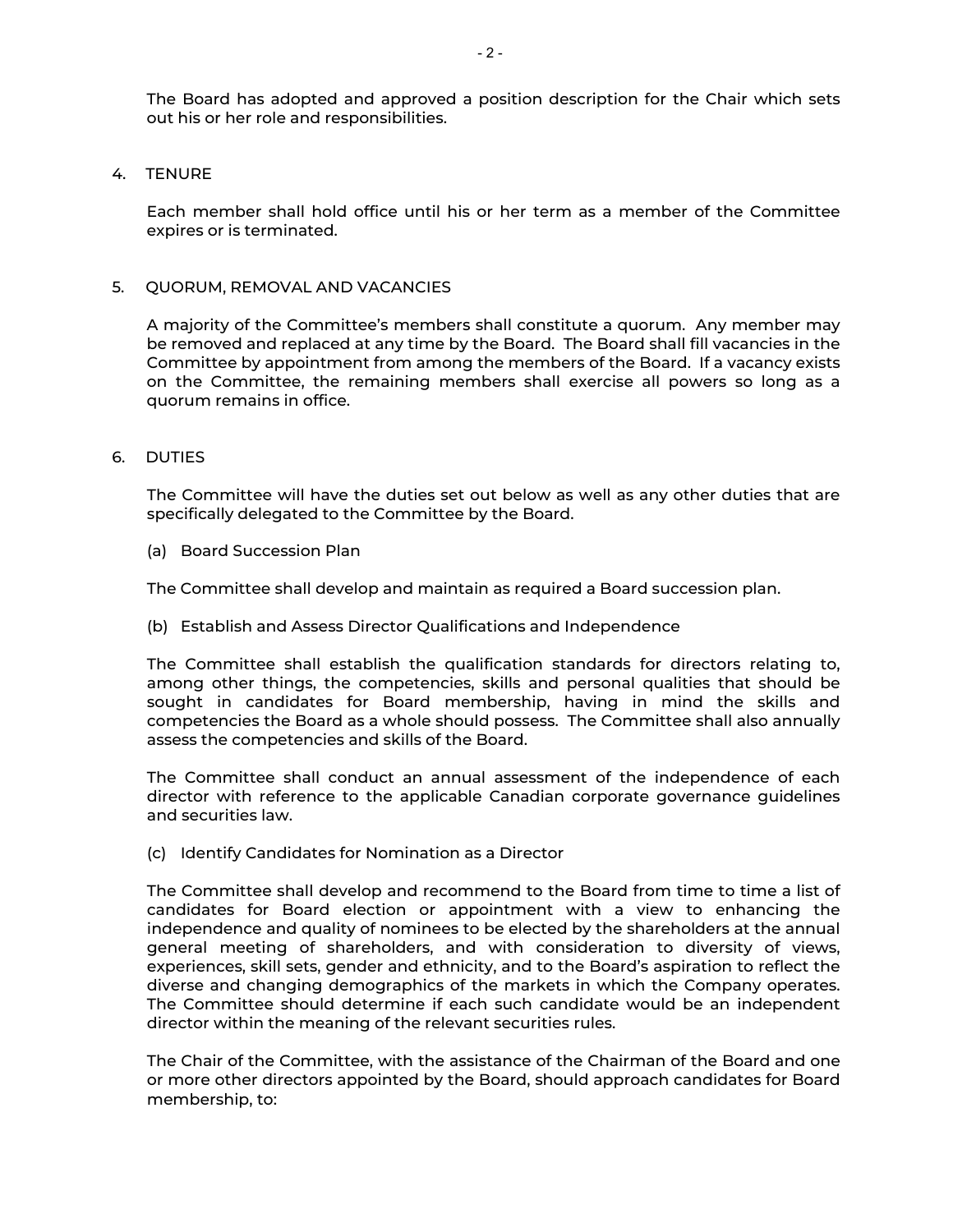- explore the candidates' interest in joining the Board and seek their consent to act as a director;
- assess the candidates' skills and competencies; and
- confirm that interested candidates understand the role of a director and the contribution a director is expected to make to the Board, including the commitment of time and energy that the Company expects of its directors.

The Committee shall from time to time consider the appropriate size of the Board with a view to facilitating proper decision-making.

(d) Review of Annual Director Voting Results

The Committee will review and consider the voting results for each individual nominee director following the annual general meeting of shareholders. The Committee will consider any resignation submissions resulting from the voting at the annual general meeting of shareholders.

(e) Orientation and Continuing Education of Directors

The Committee should take steps to satisfy itself that:

- new directors are given a proper orientation to both the Company and their responsibilities and duties as directors; and
- the Company provides appropriate continuing education opportunities for directors.
- (f) Recruit Directors for Board Committees and Filling Vacancies

The Committee will recommend to the Board those directors the Committee considers qualified for appointment to the Audit Committee, the Governance, Human Resource, Nominating and Compensation Committee, the Risk and Compliance Committee and the Pension Committee. Where a vacancy occurs at any time in the membership of any committee of the Board, the Committee will recommend to the Board a director to fill such vacancy.

(g) Performance Assessment of the Board, Board Committees and Individual Directors

The Committee will review on an annual basis the effectiveness and performance of the Board, and all committees of the Board.

The Committee will evaluate directors on an ongoing basis to assess their suitability for re-election.

(h) Develop Approach to Corporate Governance

The Committee has the authority and responsibility to review the Company's overall approach to corporate governance and to make recommendations to the Board in this regard. Among other things, the Committee has the authority and responsibility to:

• develop or review the mandates of the Board and this Committee and recommend to the Board the adoption of or amendments to the mandates;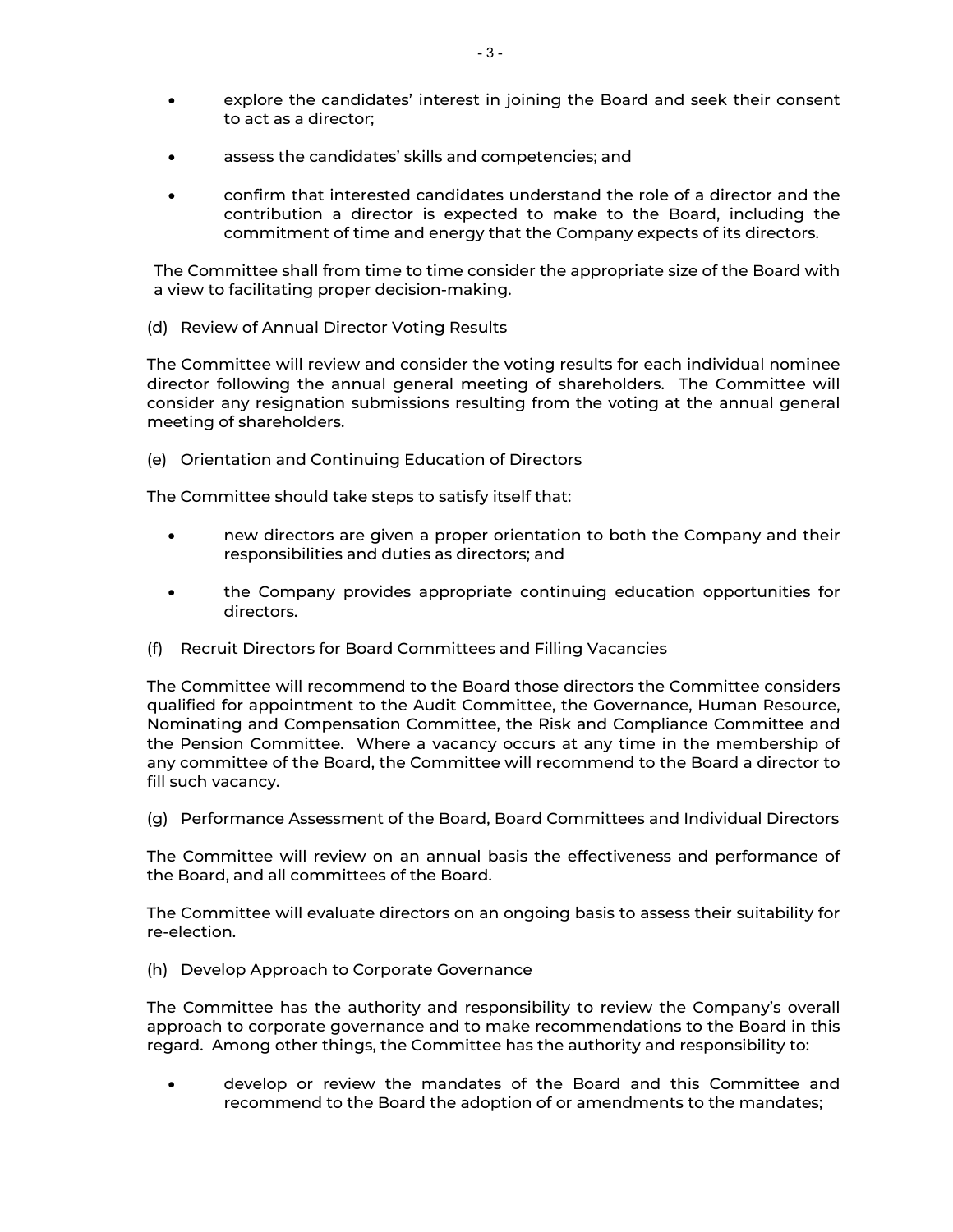- consider and recommend the implementation of structures and procedures to ensure that the Board can function independently of management and without conflicts of interest, including scheduling, at regular intervals, meetings of the Board without management present;
- monitor the relationship between officers and the Board, and recommend a process whereby the directors will have access to, and have an effective relationship with, management of the Company;
- at least annually, review the equity-based holdings of the directors and senior executive officers relative to the Company's Share Ownership Policy;
- be available as a forum for addressing the concerns of individual directors;
- work with the Chairman and Chief Executive Officer ("Chairman and CEO") and other members of management to ensure that the Company has a strong corporate governance culture; and
- monitor developments in the area of corporate governance and undertake other initiatives that may be desirable to maintain high standards of corporate governance.

### (i) Code of Conduct

The Committee shall monitor the effectiveness of the Company's code of conduct (the "Code") to confirm that it appropriately addresses, among other things, conflicts of interest, corporate opportunities, confidentiality, fair dealing, protection and proper use of the Company's assets, compliance with applicable laws and the reporting of illegal or unethical behaviour, and also establish mechanisms to facilitate the effective operation of the Code and the granting of waivers of the Code. The Committee shall approve any material waivers of the Code that are sought by directors or officers. It is acknowledged that the Audit Committee receives periodic reporting on any material matters arising from known or suspected violations of the Code as it relates to financial and accounting matters.

(j) Environmental, Social and Governance ("ESG") Matters

The Committee shall receive and review periodic reports from management on any elements of the Company's ESG program. Annually, the Committee will review the Company's ESG Report.

(k) Succession Planning

The Committee shall review the Company's organizational structure, consider succession planning for senior executives and recommend policies and principles for the selection and performance review of the senior executives, including the Chairman and CEO, as well as policies regarding the appointment, training and monitoring of other senior executives.

(l) Incentive Compensation Plans and Equity-Based Plans

The Committee shall:

• make recommendations to the Board with respect to adoption and amendment of executive incentive compensation plans and equity-based plans;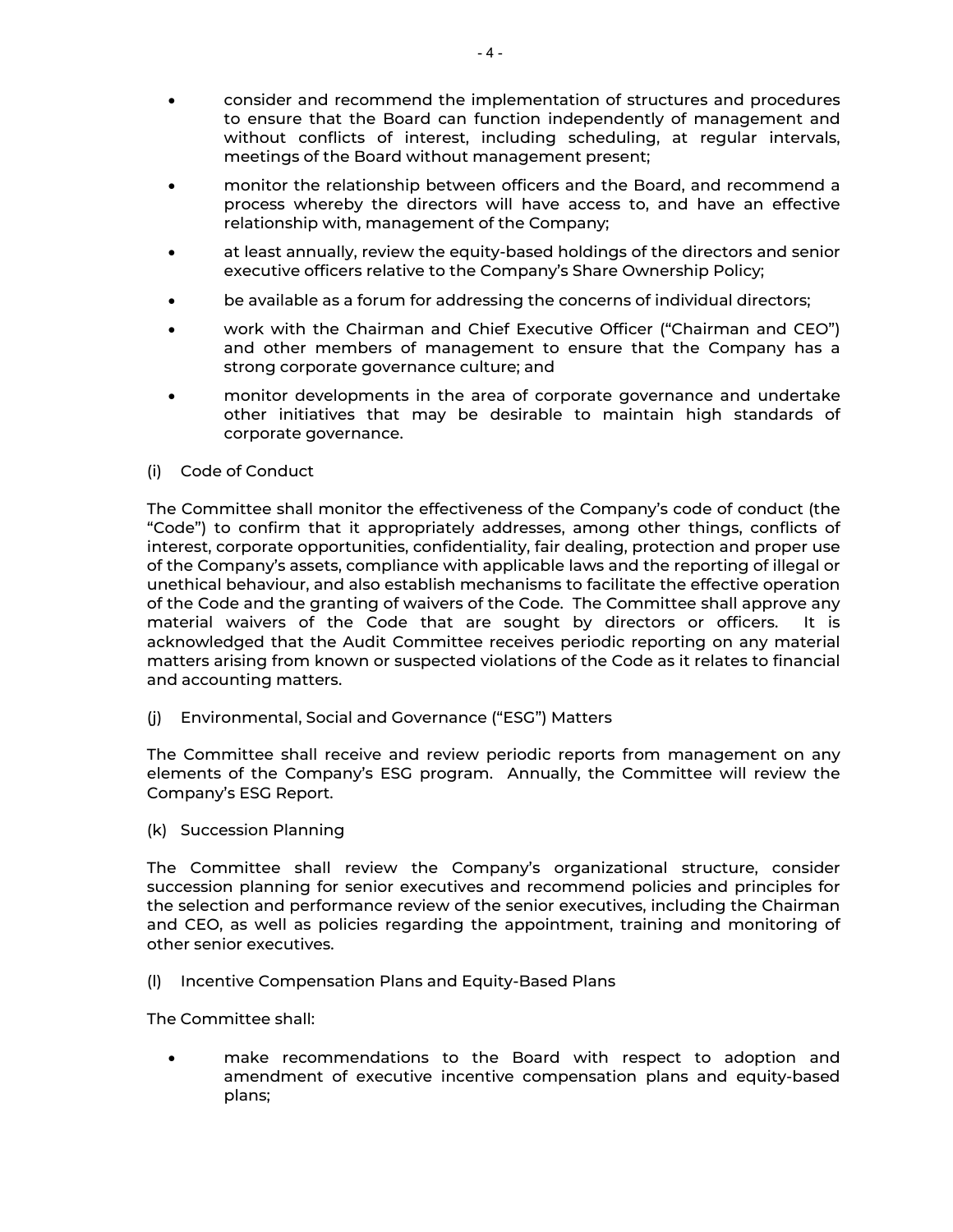- approve any employment inducement option awards or other equitycompensation awards;
- approve all stock options granted under the Company's stock option plan, including the entitlement, vesting, exercise price and all other matters relating to the plan; and
- approve all incentive bonus plans and all awards under such plans.

#### (m) Employment Agreements

The Committee shall review and approve the terms of employment of senior executives.

(n) Assessment and Compensation of the Chairman and CEO

The Committee shall:

- together with the Chairman and CEO, develop a position description for the Chairman and CEO, setting out the Chairman and CEO's authority and responsibilities;
- review and approve the corporate goals and objectives that are relevant to the compensation of each of the Chairman and CEO; and
- evaluate the performance of each of the Chairman and CEO in meeting his or her respective goals and objectives.

When determining the long-term incentive component of the compensation of each of the Chairman and CEO, the Committee shall consider the Company's performance and relative shareholder return and the value of similar incentive awards granted to senior executives of comparable organizations.

(o) Total Compensation of Senior Executives

The Committee shall review and approve the total compensation of each of the Company's senior executives, including executive compensation plans, pension and retirement benefits, heath and welfare benefits and any other prerequisites granted to senior executives. The Committee will, from time to time, assess the compensation in light of the compensation paid to senior executives in comparable organizations.

(p) Compensation of Board members

The Committee shall review, and recommend to the Board, the compensation to be paid to the directors and to members and chairs of Board committees.

(q) Disclosure of Executive Compensation

The Committee shall be responsible for reviewing all public disclosure relating to executive compensation, including the Compensation Discussion and Analysis contained in the Company's proxy circular.

7. REPORTING

The Committee shall report to the Board on: